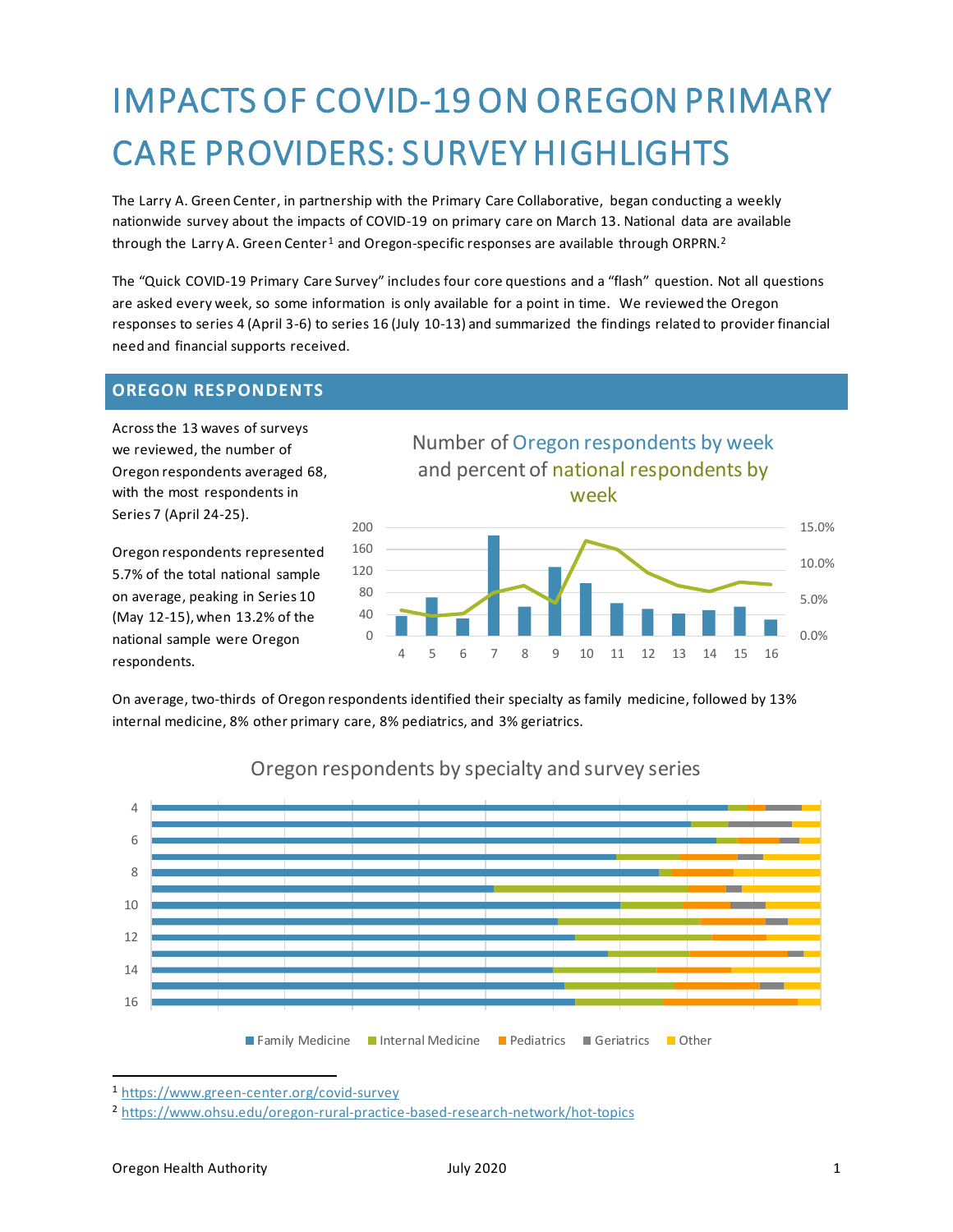#### **STRAIN ON OREGON PRACTICES**

In each survey, respondents were asked to rate the level of strain related to COVID-19 on their practice from a scale of 1 (no impact) to 5 (severe impact). Initially (Series 4 through 6, April 3-20), almost 90% of Oregon respondents were reporting high or severe impacts to their practice. By Series 15 (June 26-29), this dropped to 69% of Oregon respondents.

Percent of Oregon respondents reporting their level of strain related to COVID-19 as **4 (high impact)** or **5 (severe impact),**  by survey series



Note "strain" was not defined, but the following survey question asked about which potential stressors the practice experienced, including things like clinicians or front desk staff out, lack of PPE, patient mental health, and challenges with telehealth. We pulled out select response options related to financial strain and note that one of the most consistently high sources of stress was patients not being able to use telehealth or virtual services.



Percent of Oregon respondents who indicated they had these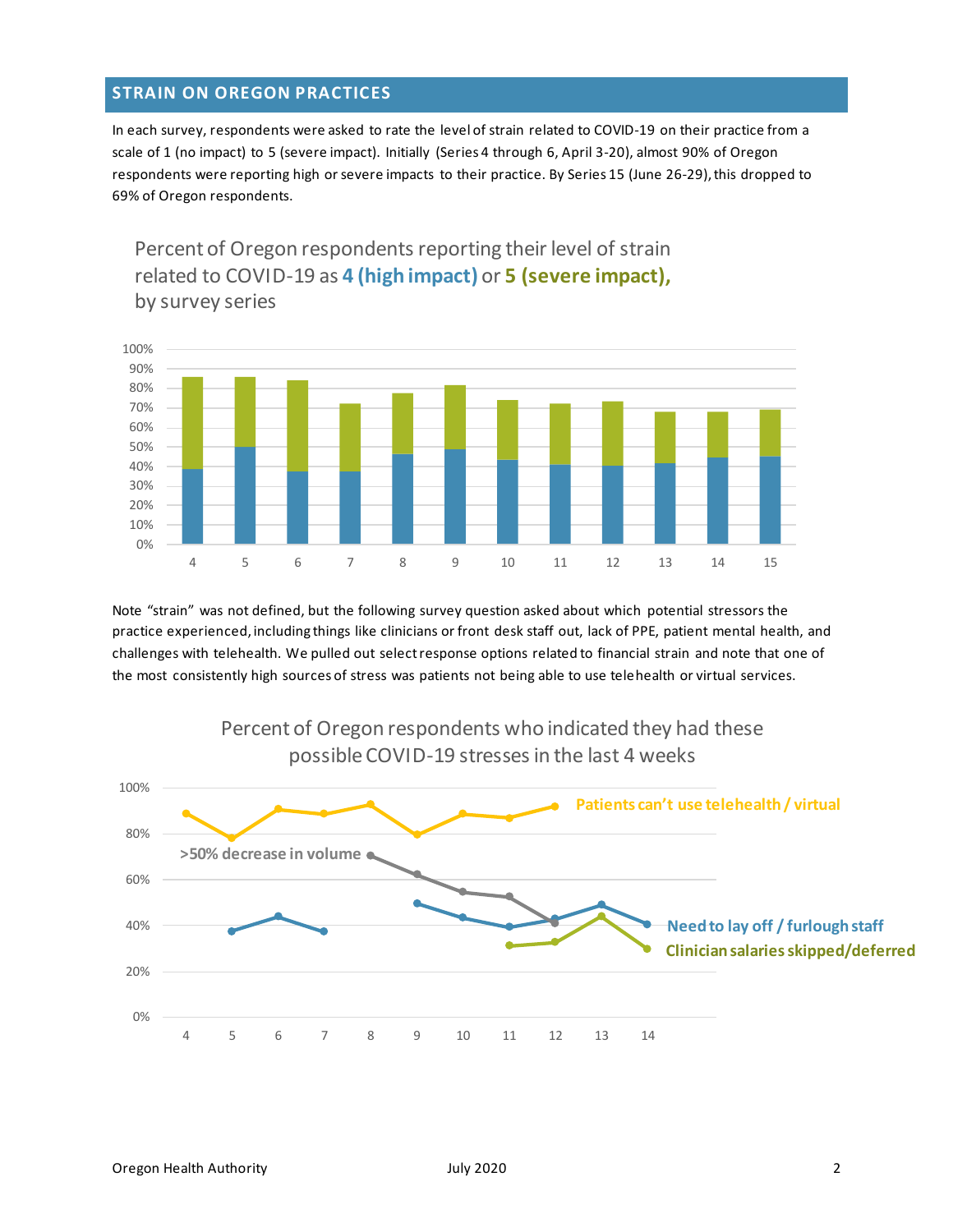Response options to this question that were only offered in certain survey series include Series 9 (May 8-11) when 57.5% of Oregon respondents reported that their financial stress was at an all-time high, and Series 9 and 10, where about 5% of Oregon respondents indicated their SBA, PPP, or other loan application had been denied.

In Series 16 (July 10-13), practices were asked again about their last four weeks, with new response options. Notably, no Oregon practices reported that their stress had returned to pre-pandemic levels, and 70% reported an increase in practice stress because of COVID-19.

## Percent of Oregon primary care practices reporting that the following happened in their practice in the last 4 weeks

Practice members have quit - COVID-19 made work unsafe Furloughed clinicians and/or staff returned to work Practice level stress returned to pre-pandemic levels We had increased in-person visits, but are limiting again Our practice has stabilized into a comfortable new normal I was able to bill for the majority of work I did A noticable increase in practice stress b/c of COVID-19…



#### **ABILITY TO STAY OPEN**

In three surveys, primary care providers were asked a series of questions about their ability to stay open and apply for financial supports in the next four weeks. Most Oregon respondents report they have staffing to stay open, although patient volume and cash on hand to support remaining open are more challenging.



Percent of Oregon respondents indicating that in the next four weeks, they are likely to...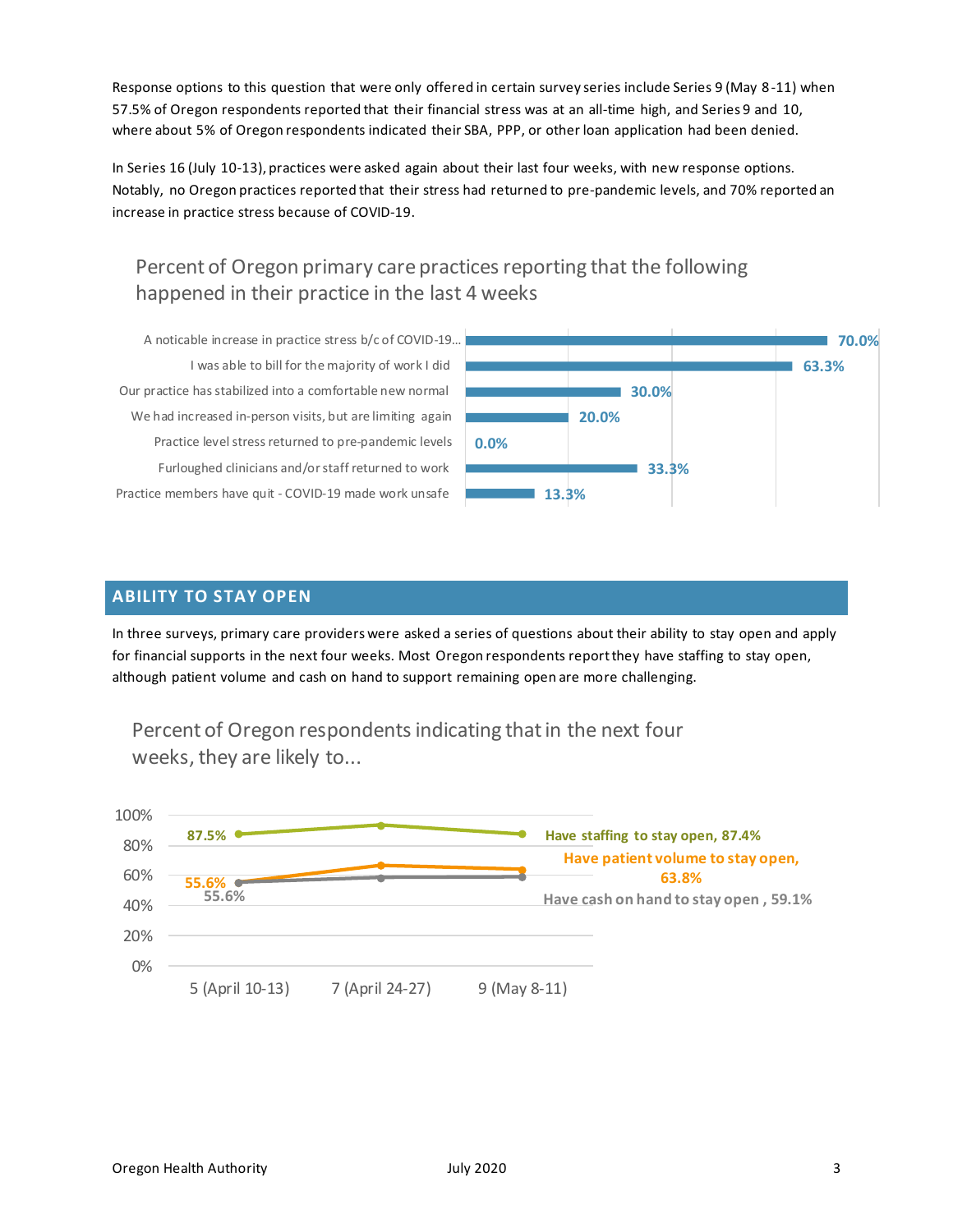However, fewer Oregon providers reported that they were likely to apply for federal assistance or seek personal loans in the next four weeks.



Similar questions were asked again in Series 15 (When asked about the upcoming four weeks, more than a third of Oregon's primary care practices reported that they were not likely to have enough cash on hand or enough billable services to stay open. More than two-thirds of Oregon's primary care practices report they are not receiving prospective payments from any payer.



% of Oregon primary care practices that indicated that they are NOT likely to have the following for the next four weeks

Series 15 also asked practices about changes they have made recently to remain open. Almost half of practices reported that they have reduced staffing to stay financially solvent, and just under a quarter of practices reported they have reduced hours to stay financially solvent.

# Percent of Oregon primary care practices that made the following changes in the past 4 weeks

Reduced patient volume to maintain physical distance Reduced staffing to stay financially solvent Reduced hours to stay financially solvent Made significant investments in cleaning supplies Increased hours since we now see fewer patients / hour

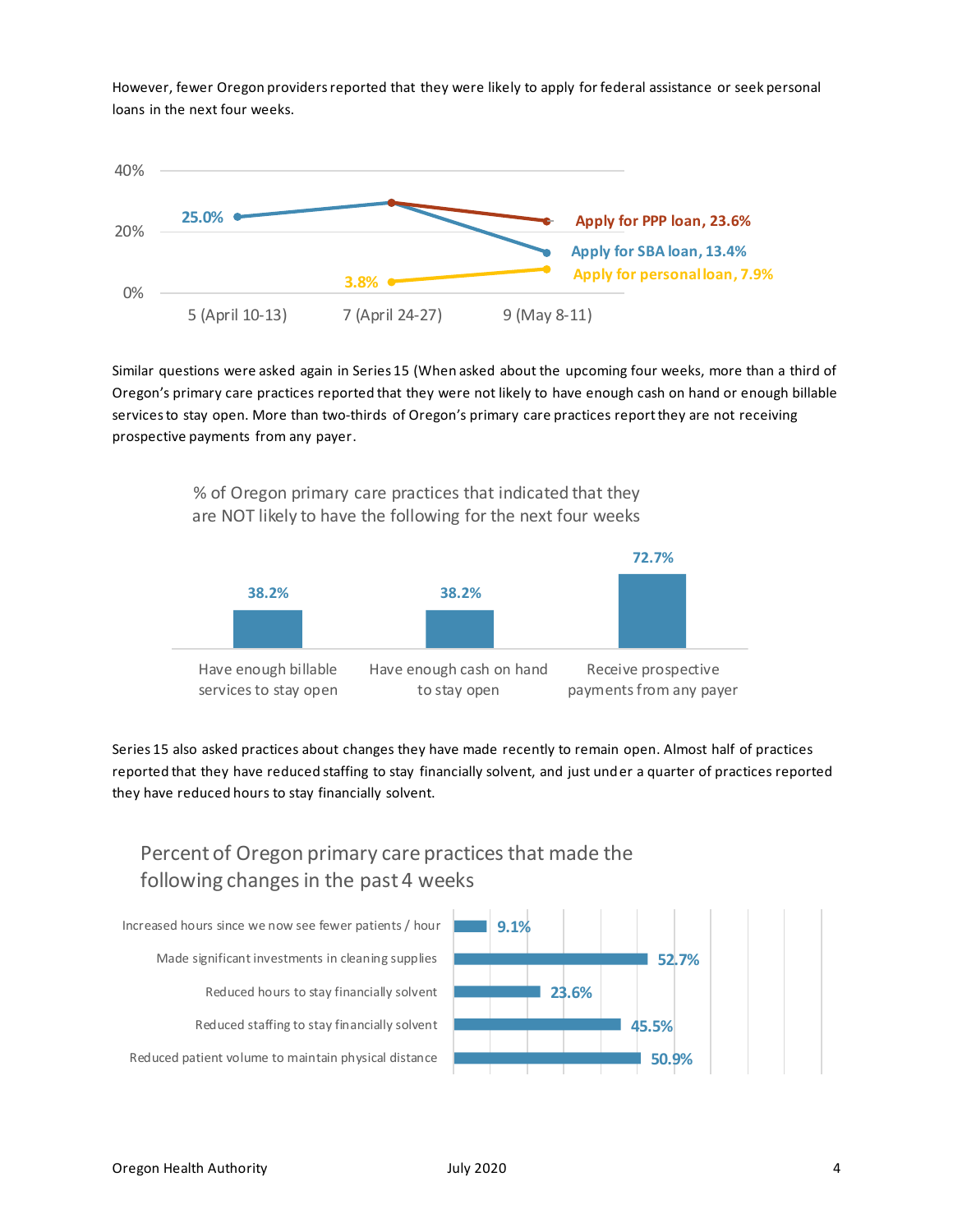#### **FINANCIAL SUPPORTS**

The Series 11 survey, fielded from May 22-25, included questions about financial supports.

Just under a third of Oregon respondents indicated they have received some support from state and/or federal sources, however, this may be an undercount, as many respondents were unable to answer this question.

A more detailed question indicates that half of Oregon respondents have received support from the Payroll Protection Program, and more than 40% reported "other" financial support, **which may reflect Provider Relief Funds from the CARES Act.**

Percent of Oregon respondents who reported their practice has received state or federal financial supports



Percent of Oregon respondents who indicated their practice has received

Payroll Protection Program (PPP) Small Business Administration Personal bank loan State-based assistance Parent organization Additional/extended credit Private equity investment Social impact bond Personal savings / retirement Crowdfunding No outside support **Other** financial support from...



Finally, providers were asked how many weeks or months of financial reserves they had remaining. While more than a third of respondents did not have access to that information, Oregon respondents were mostly evenly distributed across 5-6 weeks to 6 months of reserves, indicating that some providers continue to be at risk.